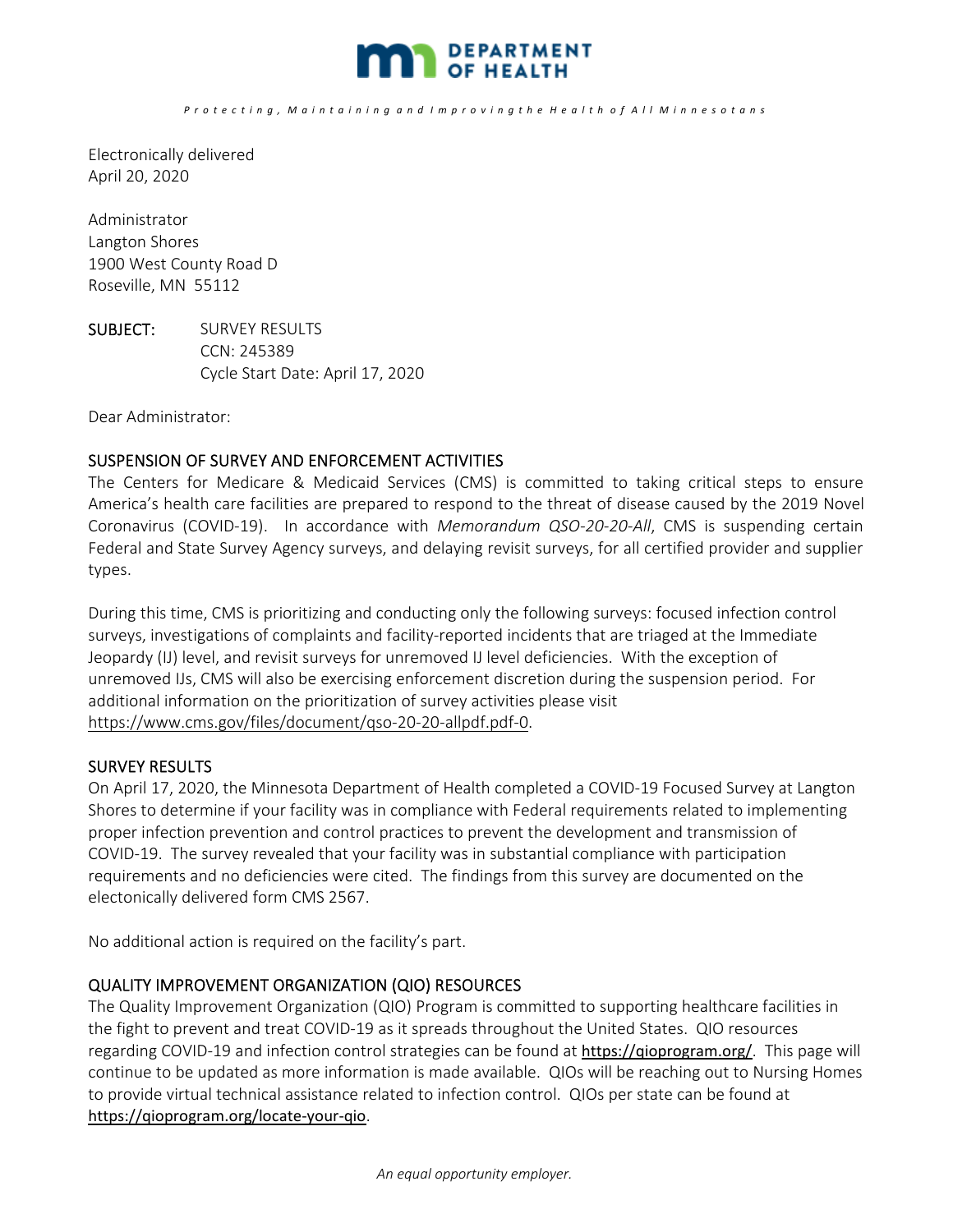Langton Shores April 20, 2020 Page 2

Feel free to contact me if you have questions.

Sincerely,

 $M = \sqrt{1 - 6}$ 

Melissa Poepping, Health Program Representative Senior Program Assurance | Licensing and Certification Minnesota Department of Health P.O. Box 64970 Saint Paul, Minnesota 55164‐0970 Phone: 651‐201‐4117 Email: melissa.poepping@state.mn.us